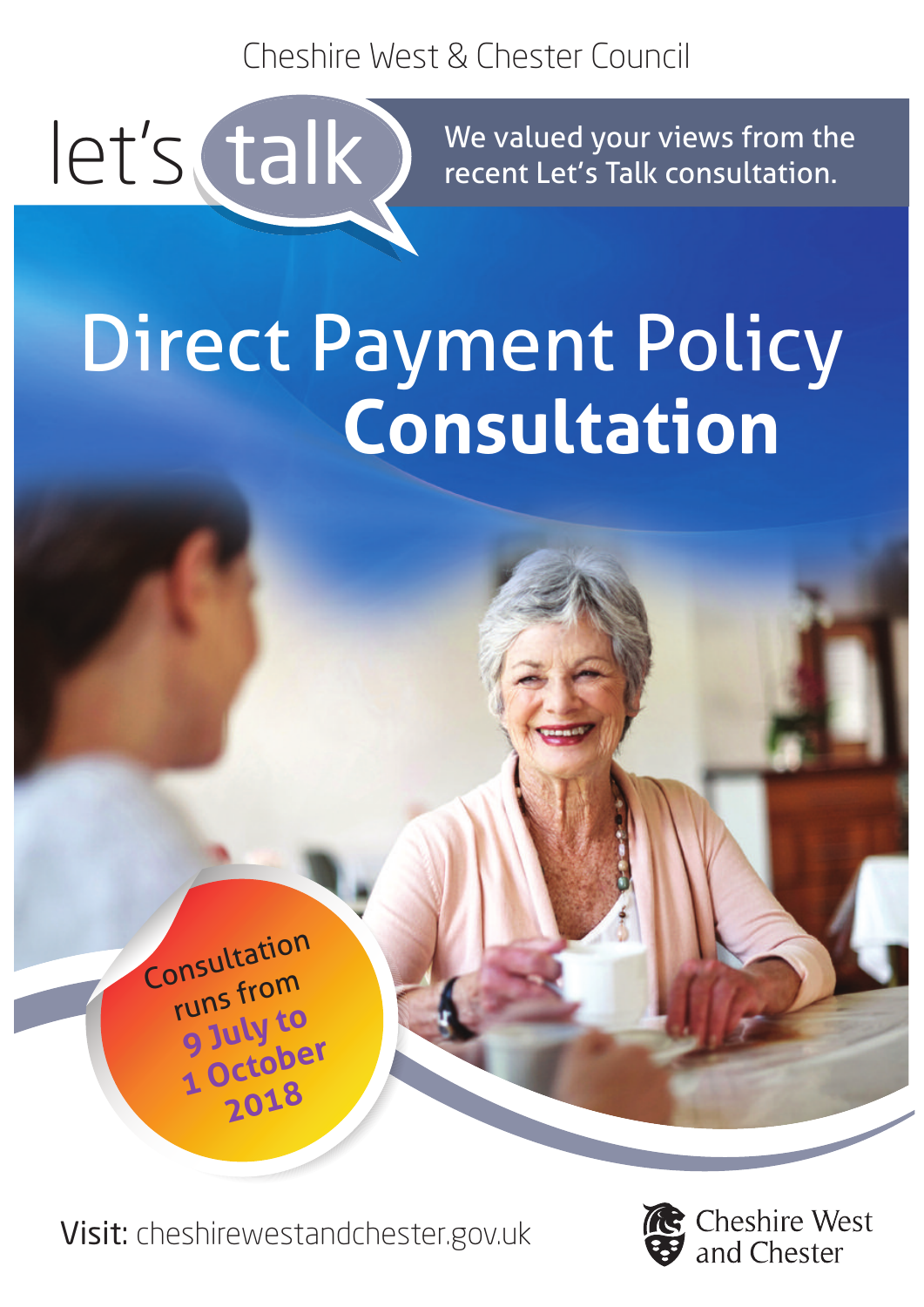## Introduction

As a Council we are committed to delivering personalisation, 'personalisation is a way of thinking about care and support services that puts service users at the centre of the process of working out what their needs are, choosing what support they need and having control over their life'.

A Direct Payment is defined as 'a payment of money from the local authority to either the person needing care and support, or to someone else acting on their behalf, to pay for the cost of arranging all or part of their own Support' (Care Act 2014). The local authority makes a direct payment to the service user instead of arranging or providing any services itself.

The Council recognises that every person's circumstances and needs are different and that the service users and their families are experts in their own situation. Direct payments can promote independence by providing Service users and Carers with greater choice over how they use their allocated funds and the opportunity to self-manage their care and have control over the services and the care they need.

The Council has offered Direct Payments for a number of years. There are currently over 2000 recipients in Cheshire West and Chester and the Council are keen to see an increase in the take up of these.

We have revised some of our processes to ensure that our practice reflects both the Care Act 2014 and relevant Childrens legislation such as introducing a review after the first 6 weeks to check everything is working correctly.

## Proposed changes to policy

The new policy makes a number of changes to current practice with an aim to:

Increase choice - The new policy extends what a Direct Payment can be spent on to allow recipients greater choice in the services they choose to meet their care needs and ensure outcomes identified in the support plan can be met creatively without the reliance on traditional services.

Smooth processes, increase clarity and efficiency – The proposed new policy and practice will ensure that service users, Carers and staff have a clear and agreed understanding of how the Direct Payment process operates. The new policy will also introduce processes that will reduce the time spent on administering the service and provide value for money such as the potential introduction of pre-payment cards and also changes to contingency payments.

Reduce bureaucracy – The proposed introduction of pre-payment cards means that financial audits can be more light touch as the council will already have a view of expenditure and whether this meets individuals needs in the care plan, rather than service users having to submit all receipts relating to spend.

Increase take up - The Council is committed to delivering personalisation and ensuring that people have a choice in what care they receive. We believe the new policy and practice will simplify the process, which will encourage service users to choose the option of Direct Payments.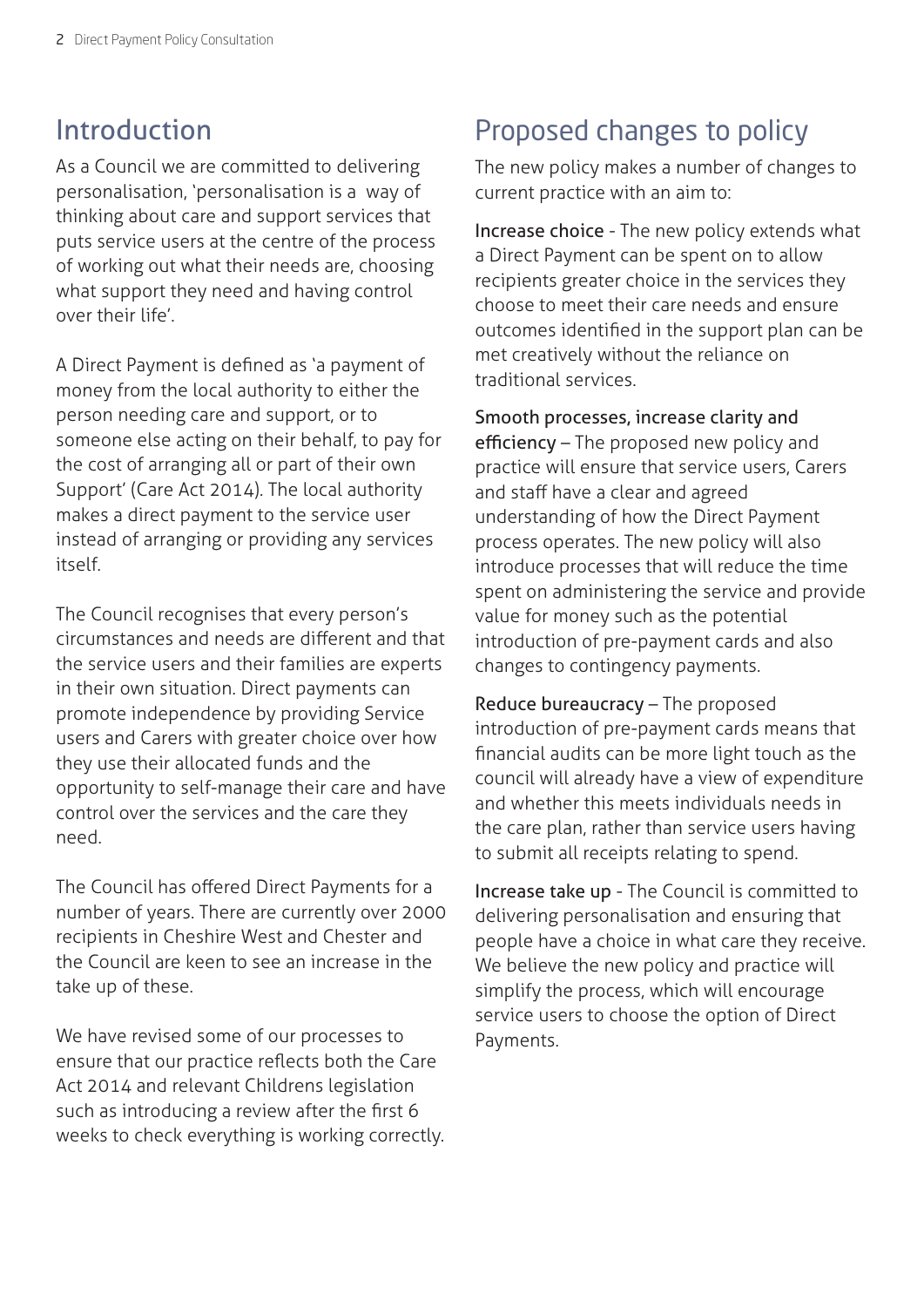## Purpose of the consultation

#### This is to enable you to:

- Comment on the proposed changes to the current policy and practice.
- Identify any gaps in the proposed policy and processes.
- Make suggestions to help improve the proposed policy and processes.

#### What we are consulting on

The consultation will be based on the main changes to current practice identified in the policy. This includes.

Proposed change 1 - Permissible spend -

The new policy has extended what a Direct Payment can be spent on and only excludes what is stated in any legislation or guidance. The funding must be used to meet identified Adult Social Care Outcomes and excludes things such as gambling, general living costs and vets bills. This is to ensure that there is maximum flexibility in the use of direct payments to meet people's care needs.

Proposed change 2 - Notice period for suspension or cancellation – In line with the Care Act guidance of giving sufficient notice of ending direct payments we have introduced a 4 week notice period. This means that where direct payment are removed or ceased the council will give Direct Payments recipients 4 weeks' notice (or equivalent payment if the change is immediate ) to allow recipients to give sufficient notice of redundancy to their employees / personal assistants.

Proposed change 3 - Hospital stays – Where a Direct Payment recipient is in hospital for over 4 weeks we are proposing that if the direct payment has not been used it will be adjusted and if necessary repaid following the normal audit process.

#### Proposed change 4 - Start-up payments -

Start-up payments will no longer be paid to direct payment recipients using an agency. The start- up payment to people employing a personal assistant will increase to £250 from the current £232 - this is to reflect that recruitment costs have increased over the last 5 years.

Proposed change 5 - Contingency costs - We currently give all direct payment recipients an amount of money to cover unexpected circumstances such as staff sickness cover. In future we will only be making a contingency payment to people who employ a personal assistant as payment in advance, it is not felt necessary to make a contingency payment to those using an agency as expenditure in these cases are fixed.

Proposed change 6 - Pre - payment Cards – We are exploring the introduction of payment by way of pre-payment cards. We believe the use of the card will deliver a number of benefits to the Council and also direct payment recipients and/or chosen provider such as not having to return receipts, instant adjustment to payments and the ability to complete financial audits online.

Proposed change 7 - Direct Payment agreement - We have made significant changes to the written agreement between the direct payment recipient and the Council. The new agreement clearly states the reporting requirements and also the responsibilities of direct payment recipients. *Please refer to the Appendix for a copy of the current agreement.*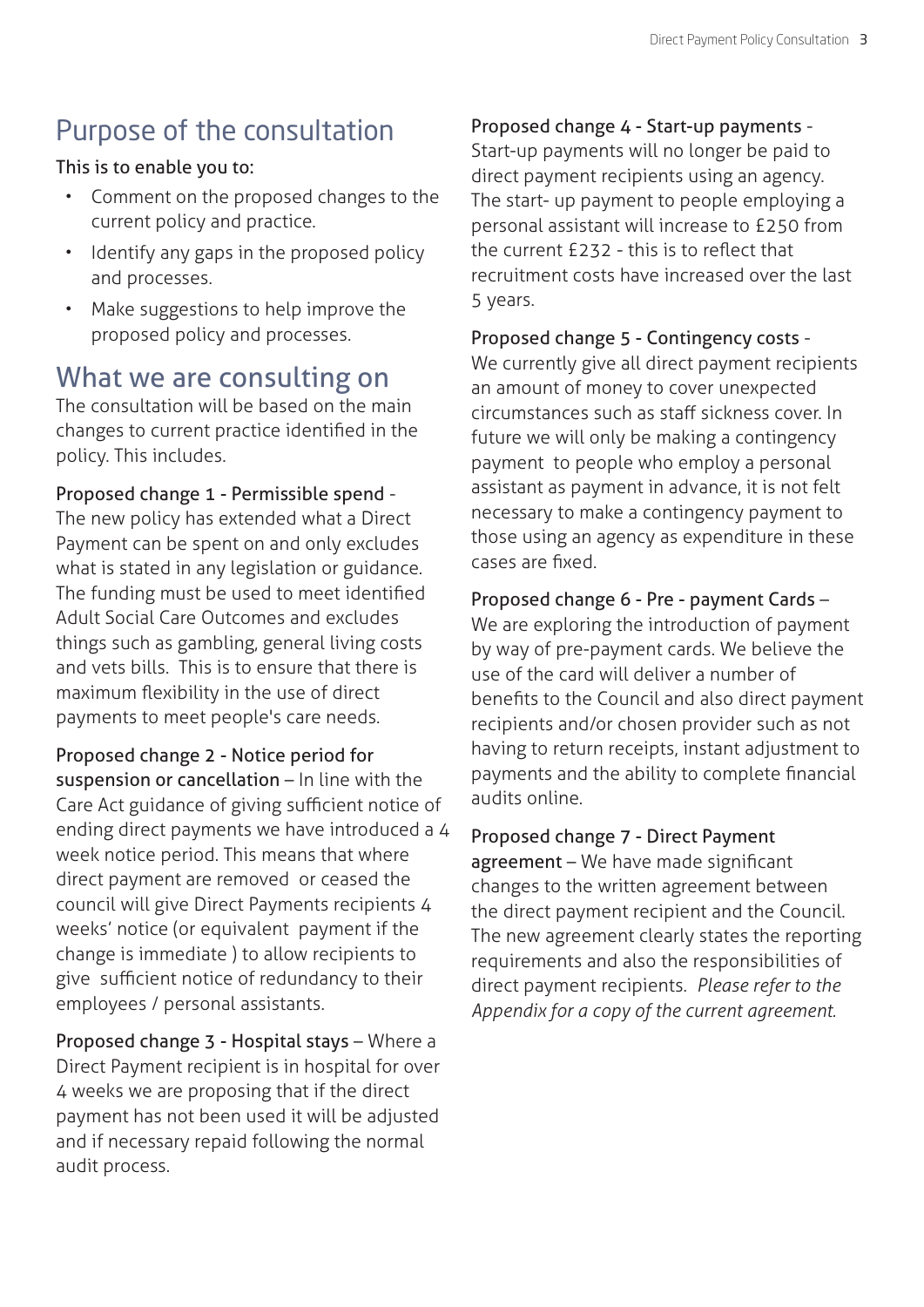#### What my views will be used for

We want to know what you think of our proposals. Our consultation runs from 9th July to 1st October 2018 and we are really keen to hear from current and potential Direct Payment users, Carers and Service Providers. Please respond in this time to have your views taken into account.

## You can share your views by:

#### Completing our online questionnaire at www.cheshirewestandchester.gov.uk/direct payment

Completing a printed copy of the questionnaire (available on request by emailing

commissioningandcontracts@cheshirewest andchester.gov.uk ) and sending it to: The Research Team, Cheshire West and Chester, 4 Civic Way, Ellesmere Port. CH65 0BE.

Completing our 'easy read' version of the questionnaire, which is available online or in hardcopy on request.

## You can email your views to

commissioningandcontracts @cheshirewestandchester.gov.uk

During the consultation period we shall also be holding face to face group discussions/workshops for Direct Payment recipients and their Carers.

#### What happens next?

We will be consulting on these proposals until 1st October 2018. The results will be made available of the Council's website and will inform a report to Cabinet in January 2019.

#### Accessing Cheshire West and Chester Council information and services

Council information is also available in Audio, Braille, Large Print or other formats. If you would like a copy in a different format, in another language or require a BSL interpreter, please email us at equalities@cheshirewestandchester.gov.uk

> Tel: 0300 123 8 123 Textphone: 18001 01606 867 670 email: equalities@cheshirewestandchester.gov.uk web: www.cheshirewestandchester.gov.uk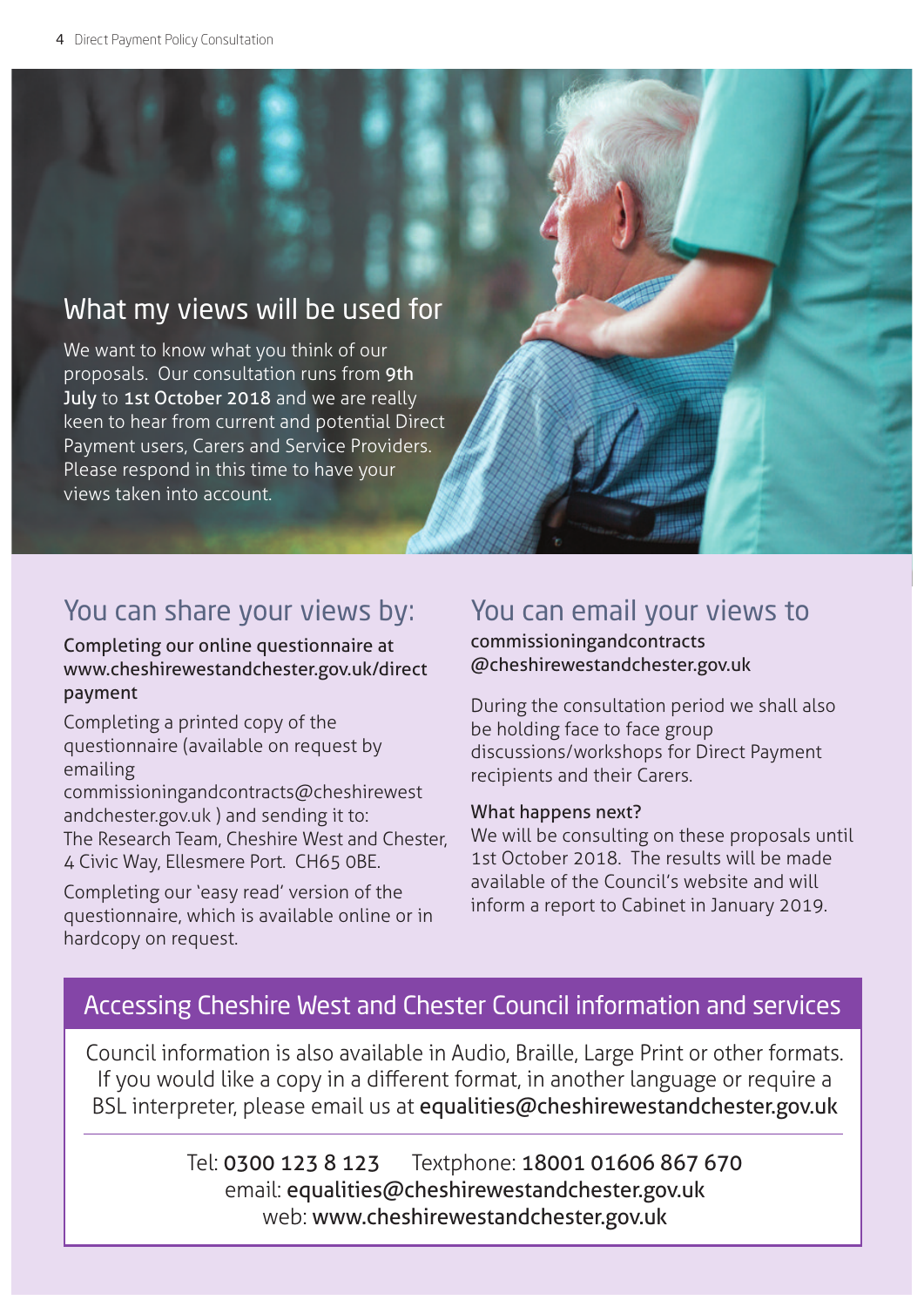## Direct Payments Agreement

This Agreement is the document that tells you about your direct payment money, how you will be paid and how it will be monitored and contains details of the following:

- 1. Basis of the Agreement
- 2. About the direct payment
- 3. General rules on how to use the money
- 4. What records you should keep
- 5. Review of the direct payment
- 6. What happens if the arrangement should breakdown?
- 7. Comments, complaints and compliments
- 8. Ending the Agreement
- 9. Signatures

## 1. Basis of the Agreement

This Agreement is made on the basis that:

- 1.1 An assessment of your needs has been completed and you are eligible to receive care services as identified/shown in your Care Plan.
- 1.2 You are willing and able to secure the care/services detailed in your Care Plan yourself or with assistance (this may be through a nominated agent or third party), and the Council is willing to make your direct payment available to you to enable you to buy the care/services you need.
- 1.3 You agree to adhere to the terms of this Agreement, and understand that failure to do so may result in further action being taken by the Council.

#### 2. About the direct payment

#### Using the money

2.1 The Direct Payment is solely for the purposes outlined in your Care Plan. It cannot be used for any other purpose, therefore when the Direct Payment Agreement ends all of the money in the account must be returned to the Council.

#### When you will be paid

2.2 Payments will be made in advance, every four weeks.

#### How you will be paid

- 2.3 The payment will normally be paid onto your pre-payment card or into your nominated bank account unless it has been agreed to make the payment directly to a Third Party.
- 2.4 All money you receive for your care needs, in addition to any agreed contribution, must be paid into the same agreed account. . By making this payment into your account you are ensuring that there is enough money to pay for your care.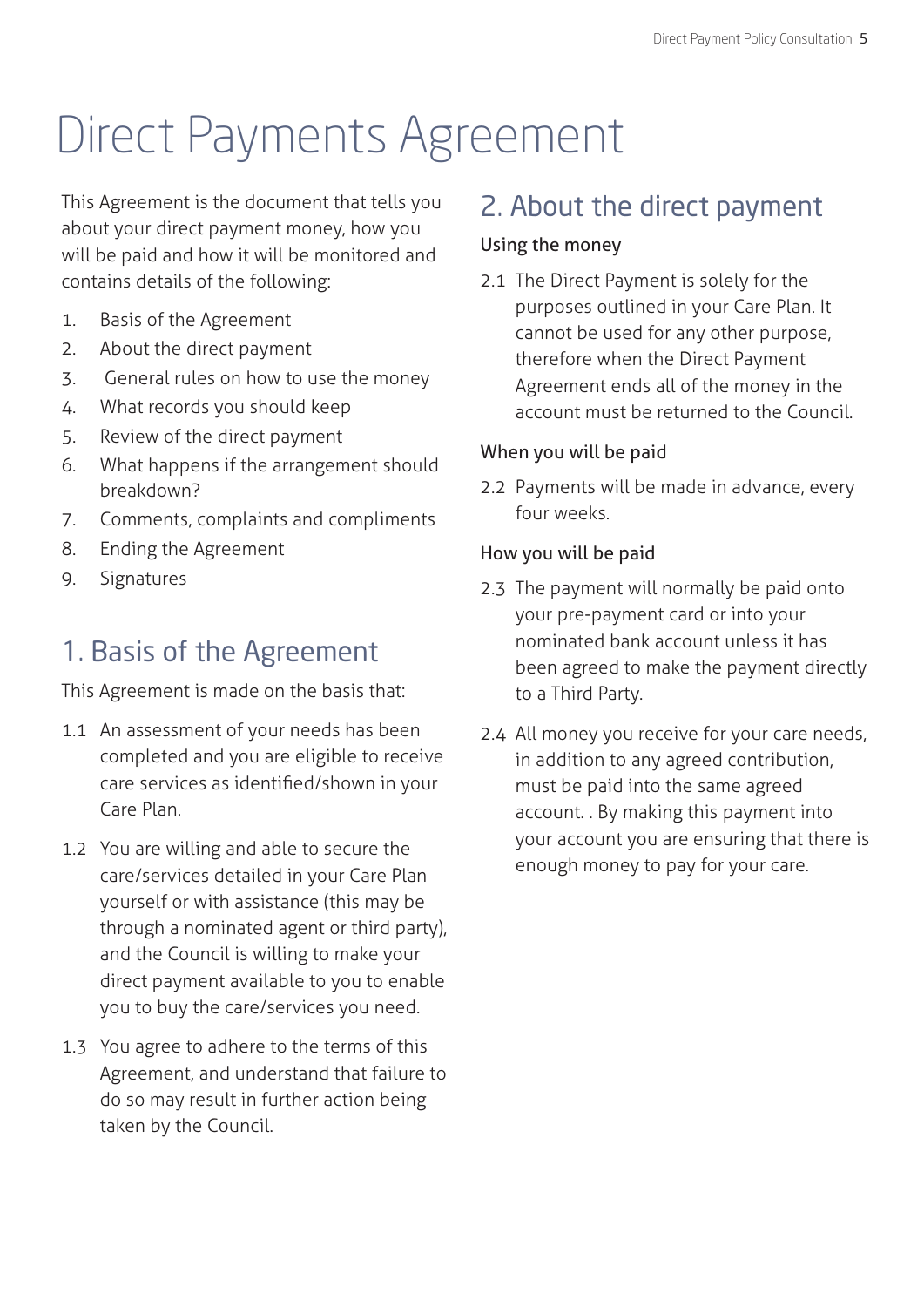### 3. General rules about how to use the money

This Agreement is made on the basis that:

- 3.1 You can only use the direct payment to buy the services as detailed in your Care Plan and you must ensure that contingency arrangements are in place in case of any emergencies.
- 3.2 The law requires that you must use the direct payment in line with the guidance we give you. If you decide to employ a Personal Assistant you must meet the legal requirements of being an employer and also we recommend you carry out a full Disclosure and barring check.
- 3.3 If you wish to use a care agency we recommend that you purchase care from a provider who is registered with the Care Quality Commission who inspect the standards provided by agencies nationally. You can find details of local providers by contacting the Community Access team on 0300 123 7034.
- 3.4 If you choose to employ a personal assistant we encourage you to seek advice from the Arrangement of care and support service (previously referred to as Brokerage) on becoming an employer. Contact Cheshire Centre for Independent Living on 0845 340 2777.
- 3.5 Your Personal Assistant cannot assist you with managing your direct payment, i.e. they cannot be a signatory on your bank account and they cannot support you with record-keeping.
- 3.6 Any third party person helping you to manage your direct payment cannot have any financial interest in, or be a director of any company providing services funded through the direct payments either as a Personal Assistant or through a care agency (unless agreed by the Council).
- 3.7 If you intend to employ a Personal Assistant, the law says you have to buy Employers Liability insurance before your staff start working for you. The policy should also cover you for Public Liability Insurance Policy.
- 3.8 You cannot use the direct payment to employ:
	- your spouse (husband or wife)
	- your civil partner
	- your partner whether you are unmarried or part of a same sex couple or
	- a close relative who lives with you or the spouse or partner of that close relative
	- A close relative means a person that you are related to in one of the following ways: Parent or Parent in law, Aunt or Uncle, Grandparent, Son/Daughter, /Son in law/Daughter in law, Step Son or Daughter, Brother or Sister and Partner of any of the above.

 We will only agree to this if we feel it is necessary to meet your care needs in this way and we will write to you to inform you of any decision and how it's been made.

- 3.9 You cannot use the direct payment to buy services from Cheshire West and Chester Council.
- 3.10 You cannot use the direct payment to pay for long term residential or nursing care.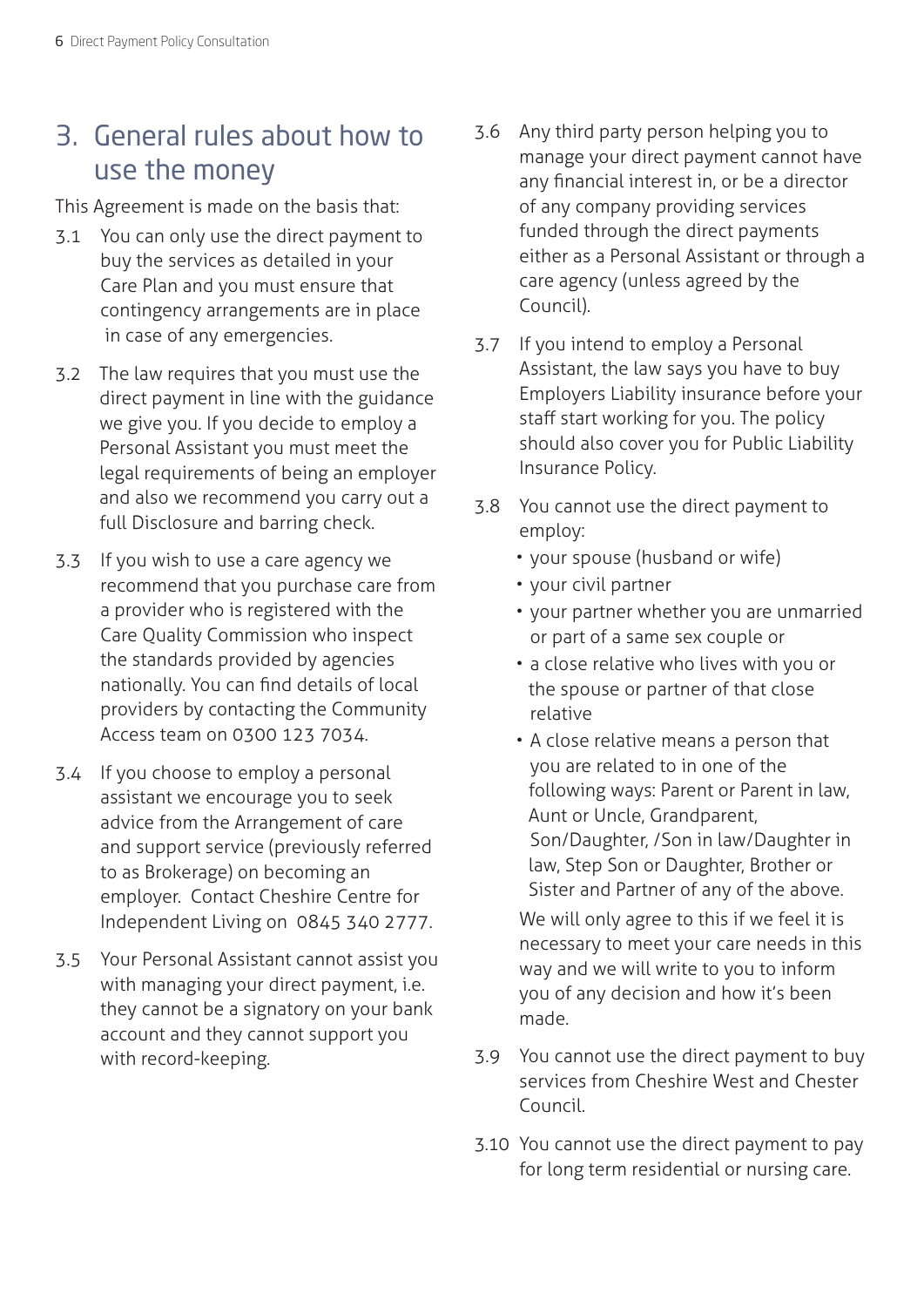#### 4. What records you should keep

- 4.1 You are responsible for using your money wisely with the Care of your agent or third party. Any bank charges, legal charges or HM Revenue and Customs costs will be your responsibility.
- 4.2 If you are using a prepaid card the information required should be available to us. We will inform you of any additional information you will need to send us.
- 4.3 If you are not using a prepaid card you will need to keep financial records, e.g. bank statements and invoices of how the money has been spent and complete financial returns forms which will need to be submitted to the Council regularly (as agreed with the Council). These records will help you, (your agent or third party) and the Council to review the services and your direct payment at your annual review. You will need to keep these records for at least seven years.
- 4.4 If you do not send in your financial information your direct payment could stop.

## 5. Review of your needs

- 5.1 The review will be carried out initially in the first 6 to 8 week and at least annually thereafter, and will help you look back over the year at what you have achieved and if your payment will remain the same based on your needs. If your needs have remained the same, the payment will continue at the same rate.
- 5.2 If anything changes in you circumstances you must let the Council immediately, this includes going into hospital or if your needs change in any way or your need for direct payment ends.

## 6. If your arrangements break down or your needs change

6.1 If things go wrong you should contact the Community Access Team who will assist you to identify other forms of support to meet your assessed needs. However, if this is unsatisfactory then we will try to provide the necessary services.

## 7. Data Protection and how your information may be used

- 7.1 Your data will be held securely at all times by the Council. It will be shared appropriately for the purposes of your welfare and care needs within the Council and also with any external partner organisations.
- 7.2 We will also share your data within the Council and external partners or agencies as appropriate for the purpose of making financial payments, audits and fraud investigation.

## 8. Data Protection and how your information may be used

- 8.1 Either you or we may terminate this Agreement by giving four weeks' notice in writing to the other party.
- 8.2 We may terminate this agreement with immediately effect if, after investigation, it is found you are using the money illegally or not in your best interests or the best interests of the person receiving the direct payment or you are not complying with any part of this Agreement.
- 8.3 Before terminating the Agreement, we shall work with you (and your agent or third party) to find a solution to the problems wherever possible.